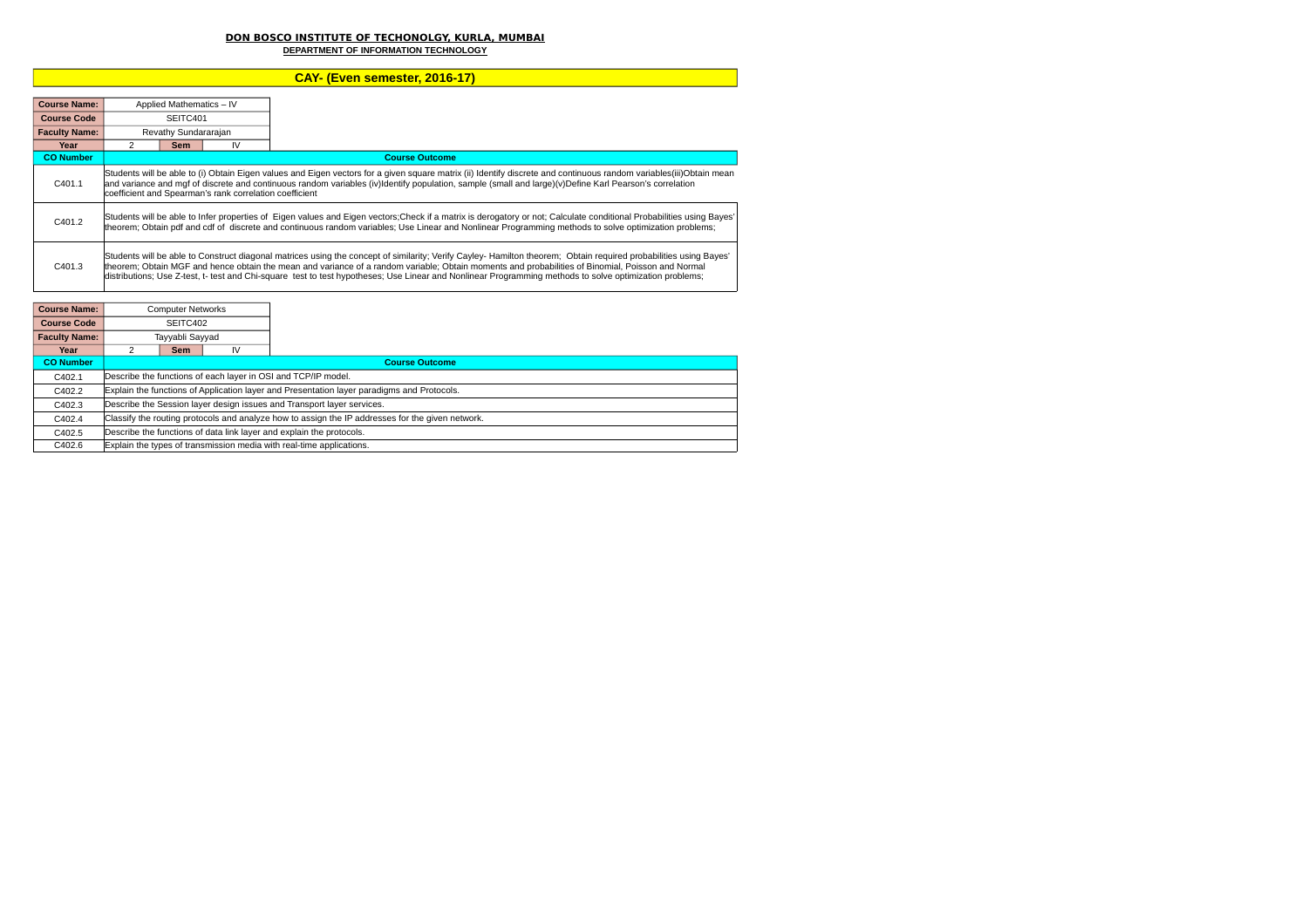| <b>Course Name:</b>  |   |                    | Computer Organization and Architecture |                                                                                                           |
|----------------------|---|--------------------|----------------------------------------|-----------------------------------------------------------------------------------------------------------|
| <b>Course Code</b>   |   | SEITC403           |                                        |                                                                                                           |
| <b>Faculty Name:</b> |   | Janhavi Baikerikar |                                        |                                                                                                           |
| Year                 | 2 | <b>Sem</b>         | IV                                     |                                                                                                           |
| <b>CO Number</b>     |   |                    |                                        | <b>Course Outcome</b>                                                                                     |
| C403.1               |   |                    |                                        | Student will be able to describe basic structure of computer & perform computer arithmetic operations.    |
| C403.2               |   |                    |                                        | Student will be able to understand the working of control unit.                                           |
| C403.3               |   |                    |                                        | Student will be able to use appropriate memory design that uses banks for different word size operations. |
| C403.4               |   |                    |                                        | Student will be able to compare the concept of I/O operations & instruction level parallelism.            |
| C403.5               |   |                    |                                        | Students will be able comprehend the concept of pipelining.                                               |
| C403.6               |   |                    |                                        | Student will be able to understand how ALU performs Multiplication and Division operations.               |
|                      |   |                    |                                        |                                                                                                           |
| <b>Course Name:</b>  |   | Automata Theory    |                                        |                                                                                                           |
| <b>Course Code</b>   |   | SEITC404           |                                        |                                                                                                           |
| <b>Faculty Name:</b> |   | Udav               |                                        |                                                                                                           |

| Year             | <b>Sem</b> | I٧                                                    |                                                                                                                                                    |
|------------------|------------|-------------------------------------------------------|----------------------------------------------------------------------------------------------------------------------------------------------------|
| <b>CO Number</b> |            |                                                       | <b>Course Outcome</b>                                                                                                                              |
| C404.1           |            |                                                       | Student will be able to design different types of machines as per the constraints of language.                                                     |
| C404.2           |            |                                                       | Student will be able to compare different types of languages and machines                                                                          |
| C404.3           |            |                                                       | Student will be able to apply the use of pumping lemma and closure properties to prove that some problems cannot be solved by particular machines. |
| C404.4           |            |                                                       | Student will be able to illustrate Power and Limitations of theoretical models of Computation.                                                     |
| C404.5           |            |                                                       | Students will be able to evaluate given problem statement is decidable or not.                                                                     |
| C404.6           |            | Student will be able to infer the Unsolvable problem. |                                                                                                                                                    |

| <b>Course Name:</b>  | Web Programming |    |                                                                                                       |
|----------------------|-----------------|----|-------------------------------------------------------------------------------------------------------|
| <b>Course Code</b>   | SEITC405        |    |                                                                                                       |
| <b>Faculty Name:</b> | Nilesh Ghavate  |    |                                                                                                       |
| Year                 | Sem             | IV |                                                                                                       |
| <b>CO Number</b>     |                 |    | <b>Course Outcome</b>                                                                                 |
| C405.1               |                 |    | Student will be able to explain/understand the basics concept of Web Technology and its Architecture. |
| C405.2               |                 |    | Student will be able to develop client side web pages using HMTL,CSS, JavaScript and Jquery.          |
| C405.3               |                 |    | Student will be able to frame the criteria for validation at client and server side                   |
| C405.4               |                 |    | Student will be able to distinguish the skills of client side and server side programming             |
| C405.5               |                 |    | Student will be able to develop web extensions and webservices                                        |
| C405.6               |                 |    | Student will be able to create a web site integrated with database.                                   |

| <b>Course Name:</b>  | ITC             |                                                     |                                                                                                                         |
|----------------------|-----------------|-----------------------------------------------------|-------------------------------------------------------------------------------------------------------------------------|
| <b>Course Code</b>   | SEITC406        |                                                     |                                                                                                                         |
| <b>Faculty Name:</b> | Aruna Khubalkar |                                                     |                                                                                                                         |
| Year                 | <b>Sem</b>      | IV                                                  |                                                                                                                         |
| <b>CO Number</b>     |                 |                                                     | <b>Course Outcome</b>                                                                                                   |
| C406.1               |                 |                                                     | Able to state the importance of information theory and related concepts.                                                |
| C406.2               |                 |                                                     | Able to understand and contrast different compression and error control techniques.                                     |
| C406.3               |                 | Able to compare different cryptographic algorithms. |                                                                                                                         |
| C406.4               |                 | Able to calculate entropy of information (Tut).     |                                                                                                                         |
| C406.5               |                 |                                                     | Able to apply the mathematical concepts required for information coding, cryptography and compression techniques (Tut). |
| C406.6               |                 |                                                     | Able to apply the cryptographic algorithms for information security (Tut).                                              |

| <b>Course Name:</b>  |   | Software Engineering |    |                                                                                                                                                            |
|----------------------|---|----------------------|----|------------------------------------------------------------------------------------------------------------------------------------------------------------|
| <b>Course Code</b>   |   | TEITC601             |    |                                                                                                                                                            |
| <b>Faculty Name:</b> |   | Mahalaxmi S.         |    |                                                                                                                                                            |
| Year                 | З | Sem                  | VI |                                                                                                                                                            |
| <b>CO Number</b>     |   |                      |    | <b>Course Outcome</b>                                                                                                                                      |
| C601.1               |   |                      |    | Meet the Information Technology Program Objectives of identifying, formulating and solving engineering problems.                                           |
| C601.2               |   |                      |    | To think critically about ethical, social and environmental issues and sustainability in software engineering for different applications.                  |
| C601.3               |   |                      |    | To understand principles, concepts, methods, and techniques of the software engineering approach to producing quality software for large, complex systems. |
| C601.4               |   |                      |    | Demonstrate an ability to use the techniques, skills, and modern engineering tools necessary for engineering practice.                                     |
| C601.5               |   |                      |    | To function effectively as a member of a team engaged in technical work.                                                                                   |
|                      |   |                      |    |                                                                                                                                                            |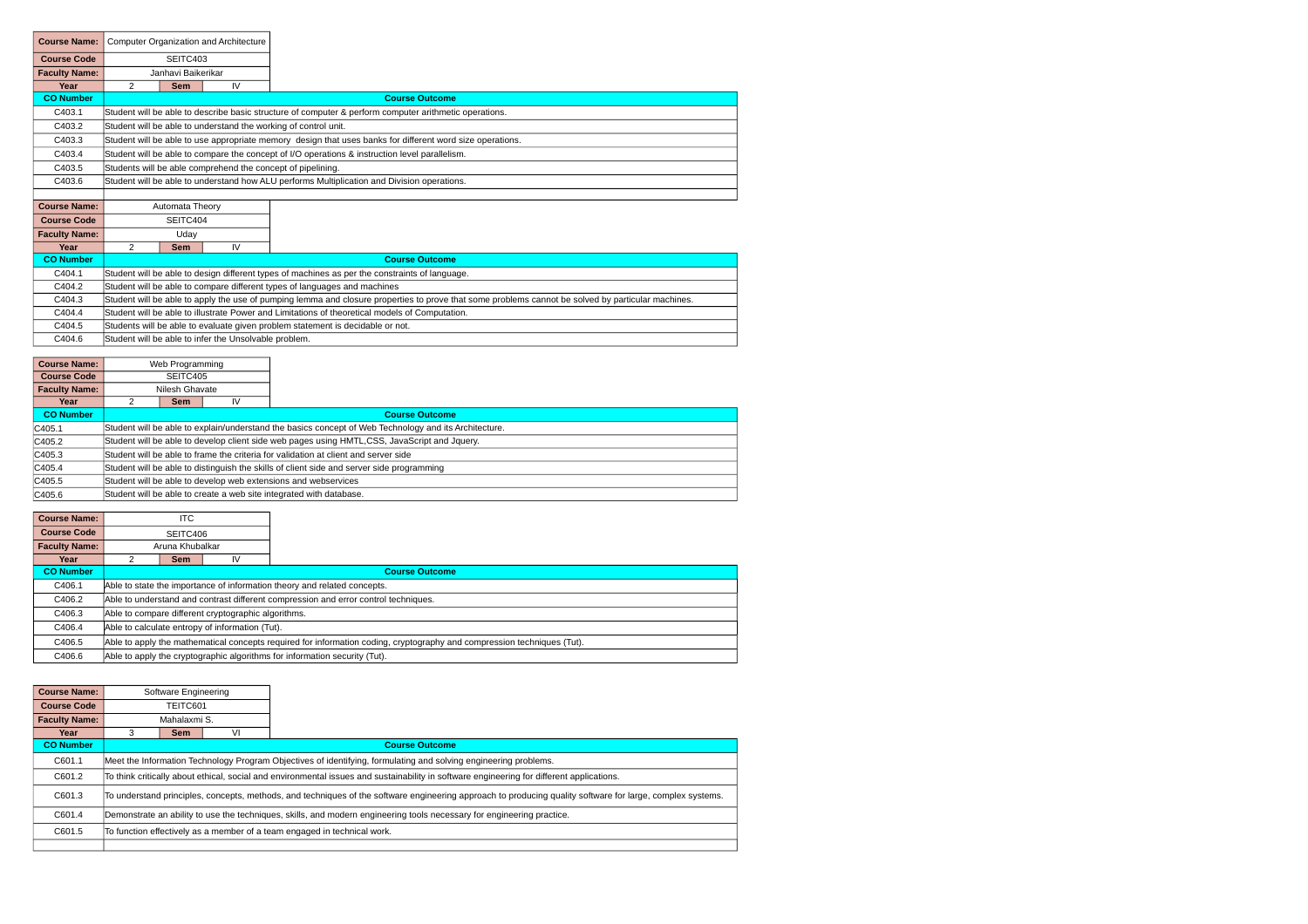| <b>Course Name:</b>  | Distributed Systems |    |                                                                                                                           |
|----------------------|---------------------|----|---------------------------------------------------------------------------------------------------------------------------|
| <b>Course Code</b>   | TEITC602            |    |                                                                                                                           |
| <b>Faculty Name:</b> | Sunantha K          |    |                                                                                                                           |
| Year                 | Sem                 | VI |                                                                                                                           |
| <b>CO Number</b>     |                     |    | <b>Course Outcome</b>                                                                                                     |
| C602.1               |                     |    | Students will be able to explain the fundamental Principles of DS along with design.                                      |
| C602.2               |                     |    | Students will be able to differntiate and build message communication, RMI, Clock synchronization and Election Algorithm. |
| C602.3               |                     |    | Students will be able to construct applications using Tools/Technologies like EJB, CORBA and .NET.                        |
| C602.4               |                     |    | Students will be able to demontrate enterprise service application using SOA.                                             |
|                      |                     |    |                                                                                                                           |

| <b>Course Name:</b>  |   | System & Web Security |                                                      |                                                                                                                                                              |
|----------------------|---|-----------------------|------------------------------------------------------|--------------------------------------------------------------------------------------------------------------------------------------------------------------|
| <b>Course Code</b>   |   | TEITC603              |                                                      |                                                                                                                                                              |
| <b>Faculty Name:</b> |   | Aruna Khubalkar       |                                                      |                                                                                                                                                              |
| Year                 | 3 | <b>Sem</b>            | VI                                                   |                                                                                                                                                              |
| <b>CO Number</b>     |   |                       |                                                      | <b>Course Outcome</b>                                                                                                                                        |
| C603.1               |   |                       | Define Security goals and classify attacks.          |                                                                                                                                                              |
| C603.2               |   |                       |                                                      | Explain the basic idea behind authentication, access control, network and web security, and classify various models/protocols used for secure system design. |
| C603.3               |   |                       |                                                      | Explain issues and solutions related to program, network and web security.                                                                                   |
| C603.4               |   |                       | Design and implement cryptographic techniques. (Lab) |                                                                                                                                                              |
| C603.5               |   |                       |                                                      | Apply methods for simulating authentication model, software attack and firewall designing secure system. (Lab)                                               |
| C603.6               |   |                       |                                                      | Analyze network and web secuirty attacks using tools/techniques. (Lab)                                                                                       |
|                      |   |                       |                                                      |                                                                                                                                                              |

| <b>Course Name:</b>  |   |                 | Data Mining & Business Intelligence |                                                                                                                                                           |
|----------------------|---|-----------------|-------------------------------------|-----------------------------------------------------------------------------------------------------------------------------------------------------------|
| <b>Course Code</b>   |   | TEITC604        |                                     |                                                                                                                                                           |
| <b>Faculty Name:</b> |   | Tayyabli Sayyad |                                     |                                                                                                                                                           |
| Year                 | 3 | Sem             | VI                                  |                                                                                                                                                           |
| <b>CO Number</b>     |   |                 |                                     | <b>Course Outcome</b>                                                                                                                                     |
| C604.1               |   |                 |                                     | Students will be able to relate to the importance of data mining and the principles of business intelligence.                                             |
| C604.2               |   |                 |                                     | Students will be able to prepare data needed for data mining algorithms in terms of attributes and class inputs, training, validating, and testing files. |
| C604.3               |   |                 |                                     | Students will be able to implement appropriate data mining methods like classification, clustering or association mining on data sets.                    |
| C604.4               |   |                 |                                     | Students will be able to measure the performance of various data mining algorithms.                                                                       |
| C604.5               |   |                 |                                     | Students will be able to apply BI to solve practical problems and help in Decision Support.                                                               |
|                      |   |                 |                                     |                                                                                                                                                           |

| <b>Course Name:</b>  |                                                                           | Advance Internet Technology |                                                           |                                                                         |  |
|----------------------|---------------------------------------------------------------------------|-----------------------------|-----------------------------------------------------------|-------------------------------------------------------------------------|--|
| <b>Course Code</b>   |                                                                           | TEITC605                    |                                                           |                                                                         |  |
| <b>Faculty Name:</b> |                                                                           | Vaishali Kavathekar         |                                                           |                                                                         |  |
| Year                 | 3                                                                         | Sem                         | VI                                                        |                                                                         |  |
| <b>CO Number</b>     |                                                                           |                             |                                                           | <b>Course Outcome</b>                                                   |  |
| C605.1               | Student will be able to develop Keyword Generation using Google Analytics |                             |                                                           |                                                                         |  |
| C605.2               | Student will be able to create Responsive Web Design.                     |                             |                                                           |                                                                         |  |
| C605.3               |                                                                           |                             |                                                           | Student will be able to use Amazon/Google or yahoo for creating mashup. |  |
| C605.4               |                                                                           |                             |                                                           | Student will be able to analyze the new features of HTML5 & CSS3        |  |
| C605.5               | Student will be able to evaluate SEO                                      |                             |                                                           |                                                                         |  |
| C605.6               |                                                                           |                             | Student will be able to analyze Rich Internet Application |                                                                         |  |

| <b>Course Name:</b>  |          | Retrieval       | Storage Network Management and                           |                                                                                                    |
|----------------------|----------|-----------------|----------------------------------------------------------|----------------------------------------------------------------------------------------------------|
| <b>Course Code</b>   | BEITC801 |                 |                                                          |                                                                                                    |
| <b>Faculty Name:</b> |          | Prasad Padalkar |                                                          |                                                                                                    |
| Year                 | 4        | <b>Sem</b>      | VIII                                                     |                                                                                                    |
| <b>CO Number</b>     |          |                 |                                                          | <b>Course Outcome</b>                                                                              |
| C801.1               |          |                 |                                                          | Students will be able to tell about basic components of SAN technologies                           |
| C801.2               |          |                 |                                                          | Students will be able to compare storage network architectures                                     |
| C801.3               |          |                 |                                                          | Students will be able to explain the DAS, NAS, SAN, ISCSI, IP - SAN & Information Retrival systems |
| C801.4               |          |                 | Student will be able to make use of Virtual technologies |                                                                                                    |
| C801.5               |          |                 |                                                          | Students will be able to experiment with DAS, NAS, SAN technologies                                |
| C801.6               |          |                 |                                                          | Students will be able to evaluate design choice of the Storage technologies : HDD, RAID, NAS       |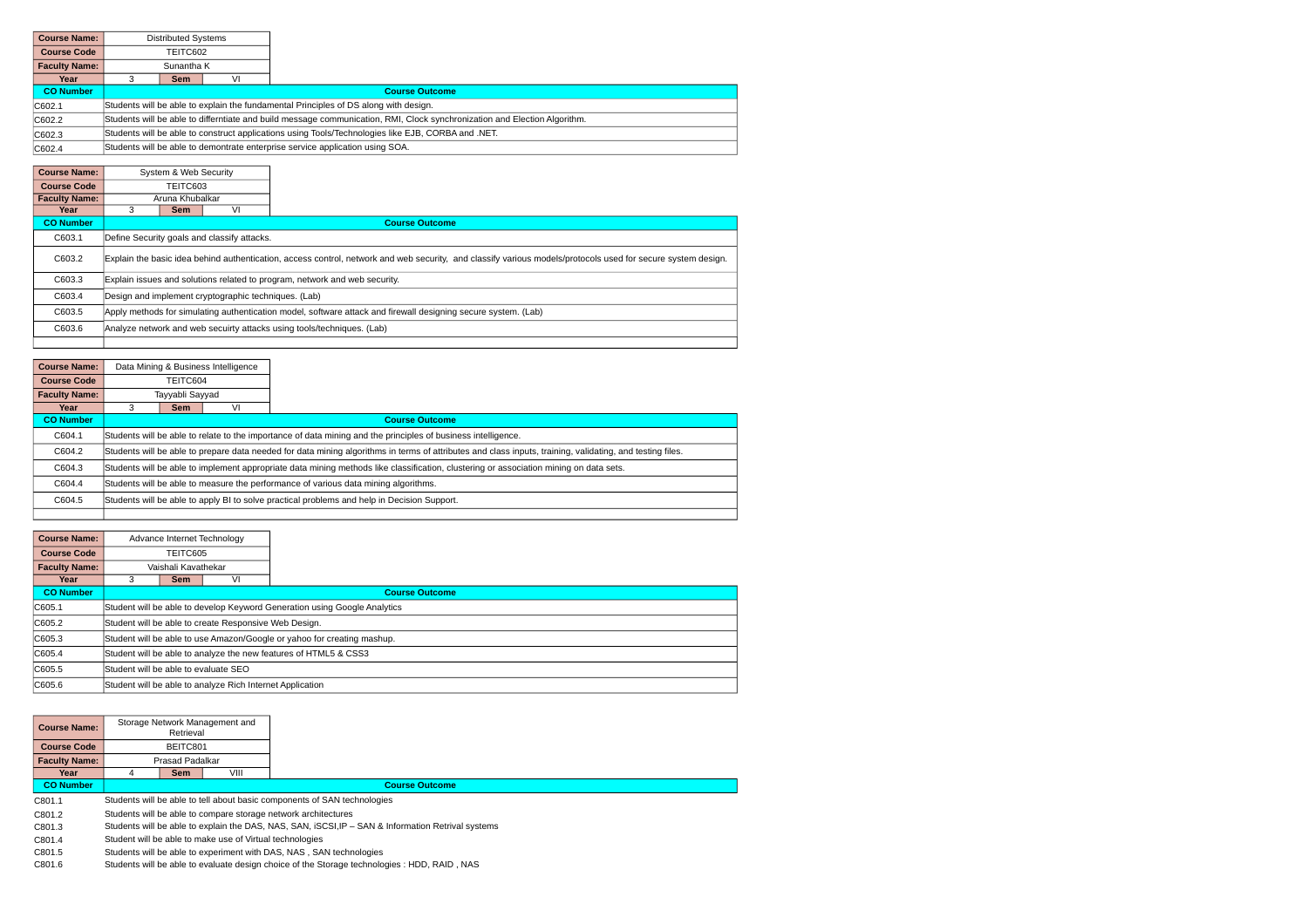| <b>Course Name:</b>  | <b>Big Data Analytics</b> |                                                                                                                                  |                                  |                                                                                                                                                   |  |  |  |  |
|----------------------|---------------------------|----------------------------------------------------------------------------------------------------------------------------------|----------------------------------|---------------------------------------------------------------------------------------------------------------------------------------------------|--|--|--|--|
| <b>Course Code</b>   |                           | BEITC802                                                                                                                         |                                  |                                                                                                                                                   |  |  |  |  |
| <b>Faculty Name:</b> | Sunantha K                |                                                                                                                                  |                                  |                                                                                                                                                   |  |  |  |  |
| Year                 | 4<br>Sem<br>VIII          |                                                                                                                                  |                                  |                                                                                                                                                   |  |  |  |  |
| <b>CO Number</b>     |                           | <b>Course Outcome</b>                                                                                                            |                                  |                                                                                                                                                   |  |  |  |  |
| C802.1               |                           | Identify the key issues in big data management and its associated applications in intelligent business and scientific computing. |                                  |                                                                                                                                                   |  |  |  |  |
| C802.2               |                           | Solve fundamental enabling Techniques and scalable algorithms like Hadoop,PMapReduce & NoSql in big data analytics.              |                                  |                                                                                                                                                   |  |  |  |  |
| C802.3               |                           | Analyze business models & scientific computing paradigms, and Interpret business models & scientific computing paradigms.        |                                  |                                                                                                                                                   |  |  |  |  |
| C802.4               |                           |                                                                                                                                  |                                  | Formulate adequate perspective of big data and analytics in various applications like recommender system, social media application etc.           |  |  |  |  |
|                      |                           |                                                                                                                                  |                                  |                                                                                                                                                   |  |  |  |  |
| <b>Course Name:</b>  |                           |                                                                                                                                  | Computer Simulation and Modeling |                                                                                                                                                   |  |  |  |  |
| <b>Course Code</b>   |                           | BEITC803                                                                                                                         |                                  |                                                                                                                                                   |  |  |  |  |
| <b>Faculty Name:</b> |                           | Mahalaxmi S.                                                                                                                     |                                  |                                                                                                                                                   |  |  |  |  |
| Year                 | VIII<br>4<br><b>Sem</b>   |                                                                                                                                  |                                  |                                                                                                                                                   |  |  |  |  |
|                      |                           |                                                                                                                                  |                                  |                                                                                                                                                   |  |  |  |  |
| <b>CO Number</b>     |                           |                                                                                                                                  |                                  | <b>Course Outcome</b>                                                                                                                             |  |  |  |  |
| C803.1               |                           |                                                                                                                                  |                                  | Student will be able to know the meaning of simulation, its importance, application domains, simulation tools and give appropriate terminologies. |  |  |  |  |
| C803.2               |                           |                                                                                                                                  |                                  | Student will be able to explain simulation types, basics of RNG.                                                                                  |  |  |  |  |
| C803.3               |                           |                                                                                                                                  |                                  | Students will be able to apply the modeling skills, simulate using spread sheet/language for a problem statement.                                 |  |  |  |  |
| C803.4               |                           |                                                                                                                                  |                                  | Students will be able to analyze the Monte carlo based systems as well as the dynamic event based system.                                         |  |  |  |  |
| C803.5               |                           |                                                                                                                                  |                                  | Students will be able to evaluate the choice of model / tool for simulation.                                                                      |  |  |  |  |
| C803.6               |                           |                                                                                                                                  |                                  | Student will be able to create a problem statement from given scenario for simulation.                                                            |  |  |  |  |
|                      |                           |                                                                                                                                  |                                  |                                                                                                                                                   |  |  |  |  |
| <b>Course Name:</b>  |                           | Elective -II ERP                                                                                                                 |                                  |                                                                                                                                                   |  |  |  |  |
| <b>Course Code</b>   |                           | BEITC8041                                                                                                                        |                                  |                                                                                                                                                   |  |  |  |  |
| <b>Faculty Name:</b> |                           | Vaishali Kavathekar                                                                                                              |                                  |                                                                                                                                                   |  |  |  |  |

|                  |                                                                                                                        | -----                                                                                               | . |                                                                                                     |  |  |  |
|------------------|------------------------------------------------------------------------------------------------------------------------|-----------------------------------------------------------------------------------------------------|---|-----------------------------------------------------------------------------------------------------|--|--|--|
| <b>CO Number</b> |                                                                                                                        | <b>Course Outcome</b>                                                                               |   |                                                                                                     |  |  |  |
| C804.1           |                                                                                                                        |                                                                                                     |   | Students will be able to describe the basic structure of ERP and other technologies related to ERP. |  |  |  |
| C804.2           |                                                                                                                        | Students will be able to analyze the business processes and implementation strategies used for ERP. |   |                                                                                                     |  |  |  |
| C804.3           |                                                                                                                        | Students will be able to explain ERP tools and its benefits.                                        |   |                                                                                                     |  |  |  |
| C804.4           | Students will be able to simulate life cycle of ERP using modern tools.                                                |                                                                                                     |   |                                                                                                     |  |  |  |
| C804.5           | Students will be able to develop E-Commerce functionalities like E-Procurement, Shopping cart and Customer Management. |                                                                                                     |   |                                                                                                     |  |  |  |
| C804.6           | Students will be able to apply design principles for creating a web portal constituting modules of ERP.                |                                                                                                     |   |                                                                                                     |  |  |  |

| <b>Course Name:</b>  | Elective -II SC                                                                           |                                                                  |  |                                                                                                                    |  |  |  |
|----------------------|-------------------------------------------------------------------------------------------|------------------------------------------------------------------|--|--------------------------------------------------------------------------------------------------------------------|--|--|--|
| <b>Course Code</b>   | BEITC8045                                                                                 |                                                                  |  |                                                                                                                    |  |  |  |
| <b>Faculty Name:</b> | Uday                                                                                      |                                                                  |  |                                                                                                                    |  |  |  |
| Year                 | 4                                                                                         | VIII<br><b>Sem</b>                                               |  |                                                                                                                    |  |  |  |
| <b>CO Number</b>     |                                                                                           |                                                                  |  | <b>Course Outcome</b>                                                                                              |  |  |  |
| <b>ITC8045-1</b>     |                                                                                           |                                                                  |  | Ability to elaborate the importance of optimizations and its use in computer engineering fields and other domains. |  |  |  |
| <b>ITC8045-2</b>     |                                                                                           |                                                                  |  | Students would understand inference systems and understand the efficiency of a hybrid system and Fuzzy Logic       |  |  |  |
| <b>ITC8045-3</b>     | Ability to analyse the difference between various learning algorithms of Neural Networks. |                                                                  |  |                                                                                                                    |  |  |  |
| <b>ITC8045-4</b>     | Ability to program and to explore practical applications of Neural Networks.              |                                                                  |  |                                                                                                                    |  |  |  |
| ITC8045-5            |                                                                                           | Apply genetic algorithms to combinatorial optimization problems. |  |                                                                                                                    |  |  |  |
| <b>ITC8045-6</b>     |                                                                                           |                                                                  |  | Ability to hybridize Neural Networks and fuzzy logic to form a Neuro-fuzzy network.                                |  |  |  |

| <b>Course Name:</b>  | Elective -II STOA                                                                                                                 |            |      |                                                                                  |  |  |
|----------------------|-----------------------------------------------------------------------------------------------------------------------------------|------------|------|----------------------------------------------------------------------------------|--|--|
| <b>Course Code</b>   | BEITC8046                                                                                                                         |            |      |                                                                                  |  |  |
| <b>Faculty Name:</b> | Sushree Satapathy                                                                                                                 |            |      |                                                                                  |  |  |
| Year                 | 4                                                                                                                                 | <b>Sem</b> | VIII |                                                                                  |  |  |
| <b>CO Number</b>     |                                                                                                                                   |            |      | <b>Course Outcome</b>                                                            |  |  |
| C8046.1              | Student will be able to identify the reasons for bugs and describe the principles in software testing to prevent and remove bugs. |            |      |                                                                                  |  |  |
| C8046.2              |                                                                                                                                   |            |      | Student will be able to describe various test processes for quality improvement. |  |  |
| C8046.3              | Student will be able to compare different testing techniques and apply the same to test software in structured, organized way.    |            |      |                                                                                  |  |  |
| C8046.4              | Student will be able to choose appropriate testing approach for testing in different environment.                                 |            |      |                                                                                  |  |  |
| C8046.5              | Student will be able to cite working of the open source testing tools.                                                            |            |      |                                                                                  |  |  |
|                      |                                                                                                                                   |            |      |                                                                                  |  |  |

| <b>Course Name:</b>  | PROJECT STAGE-II |                    |  |  |
|----------------------|------------------|--------------------|--|--|
| <b>Course Code</b>   | BEITP805         |                    |  |  |
| <b>Faculty Name:</b> |                  | Tayyabli Sayyad    |  |  |
| Year                 |                  | VIII<br><b>Sem</b> |  |  |
| <b>CO Number</b>     |                  |                    |  |  |